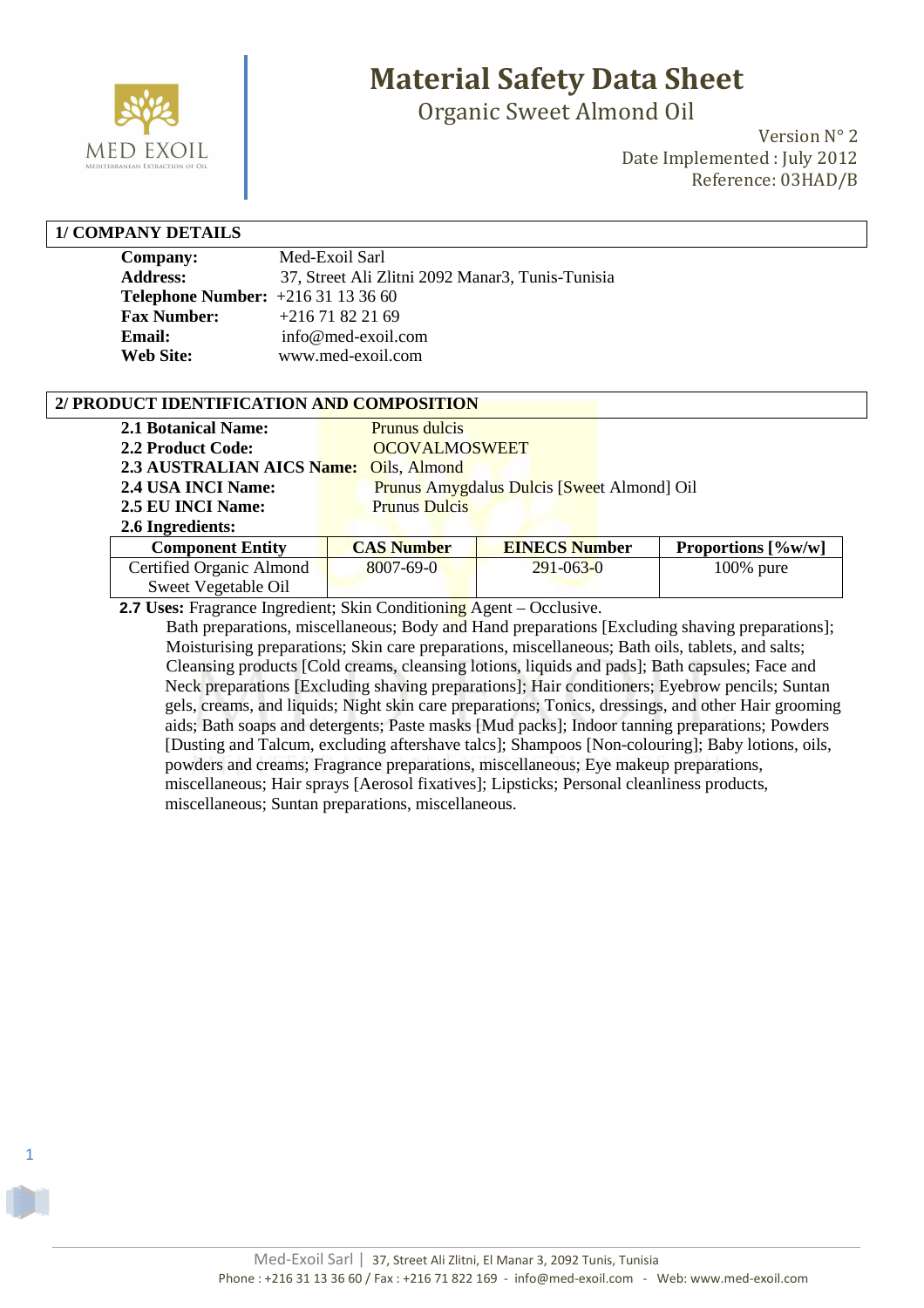

Organic Sweet Almond Oil

Version N° 2 Date Implemented : July 2012 Reference: 03HAD/B

#### **3/ HAZARD IDENTIFICATION**

| 3.1 Physical - Chemical Hazards   |                                                                                                                                                    |
|-----------------------------------|----------------------------------------------------------------------------------------------------------------------------------------------------|
| <b>Explosion:</b>                 | None identified.                                                                                                                                   |
| <b>Flammable:</b>                 | Combustible liquid produces oxides of carbon when burning.                                                                                         |
| Oxidizing:                        | Not applicable.                                                                                                                                    |
| <b>Toxic:</b>                     | None identified.                                                                                                                                   |
| <b>Radioactive:</b>               | Not applicable.                                                                                                                                    |
| <b>Corrosive:</b>                 | None identified.                                                                                                                                   |
| <b>Miscellaneous:</b>             | None identified.                                                                                                                                   |
| <b>3.2 Environmental Hazards:</b> | None identified.                                                                                                                                   |
| 3.3 Health Hazards                |                                                                                                                                                    |
|                                   | <b>Acute Effects: Swallowed: Non-toxic, However excessive ingestion of liquid can</b><br>cause                                                     |
|                                   | gastric distress and mild diarrhea.                                                                                                                |
| Eye:                              | May cause mild irritation.                                                                                                                         |
| Skin:                             | None established.                                                                                                                                  |
| <b>Inhalation:</b>                | May be harmful.                                                                                                                                    |
| <b>Chronic Effects:</b>           | None established.                                                                                                                                  |
| <b>Mutagenic Effects:</b>         | None established.                                                                                                                                  |
| <b>Reproductive Effects:</b>      | None established.                                                                                                                                  |
| <b>Carcinogenic Effects:</b>      | None established.                                                                                                                                  |
| <b>Sensitisation:</b>             | None established.                                                                                                                                  |
| <b>Infectious:</b>                | None established.                                                                                                                                  |
| <b>Other Effects:</b>             | Combustion Products are harmful if inhaled and can irritate the<br>eyes & respiratory system. Contact with heated material may<br>result in burns. |

### **4/ FIRST AID 4.1 Eye Contact:** Flush immediately with clean water for at least 15 minutes. Ensure irrigation under eyelids. Do not try to remove contact lenses unless trained. Contact a physician as necessary. **4.2 Skin Contact:** Remove any contaminated clothing and footwear. Clean before re-use. Wash affected areas thoroughly with soap and water for at least 15 minutes. Contact a physician as necessary. **4.3 Inhalation:** Remove from the exposure to fresh air. If breathing has stopped, administer artificial respiration and oxygen if available. Contact a physician as necessary. **4.4 Ingestion:** Do Not induce vomiting. Wash out mouth with water and give water slowly to dilute [as much as casualty can comfortably drink] provided person is conscious. Never give liquid to a person showing signs of being sleepy or with reduced awareness; i.e. becoming unconsciousness. Contact a physician or local poison control centre immediately. If vomiting occurs, lean patient forward or place on left side [head-down position, if possible] to maintain open airway and prevent aspiration. **4.5 Burns:** Quickly immerse affected area in cold water for at least 20 minutes. Contact a physician immediately. Bandage lightly with a sterile dressing. Treat for shock if required. Lay patient down. Keep warm and rested. Transport to hospital, or doctor. **4.6 Advice to Doctor:** Treat symptomatically. Note the nature of this product.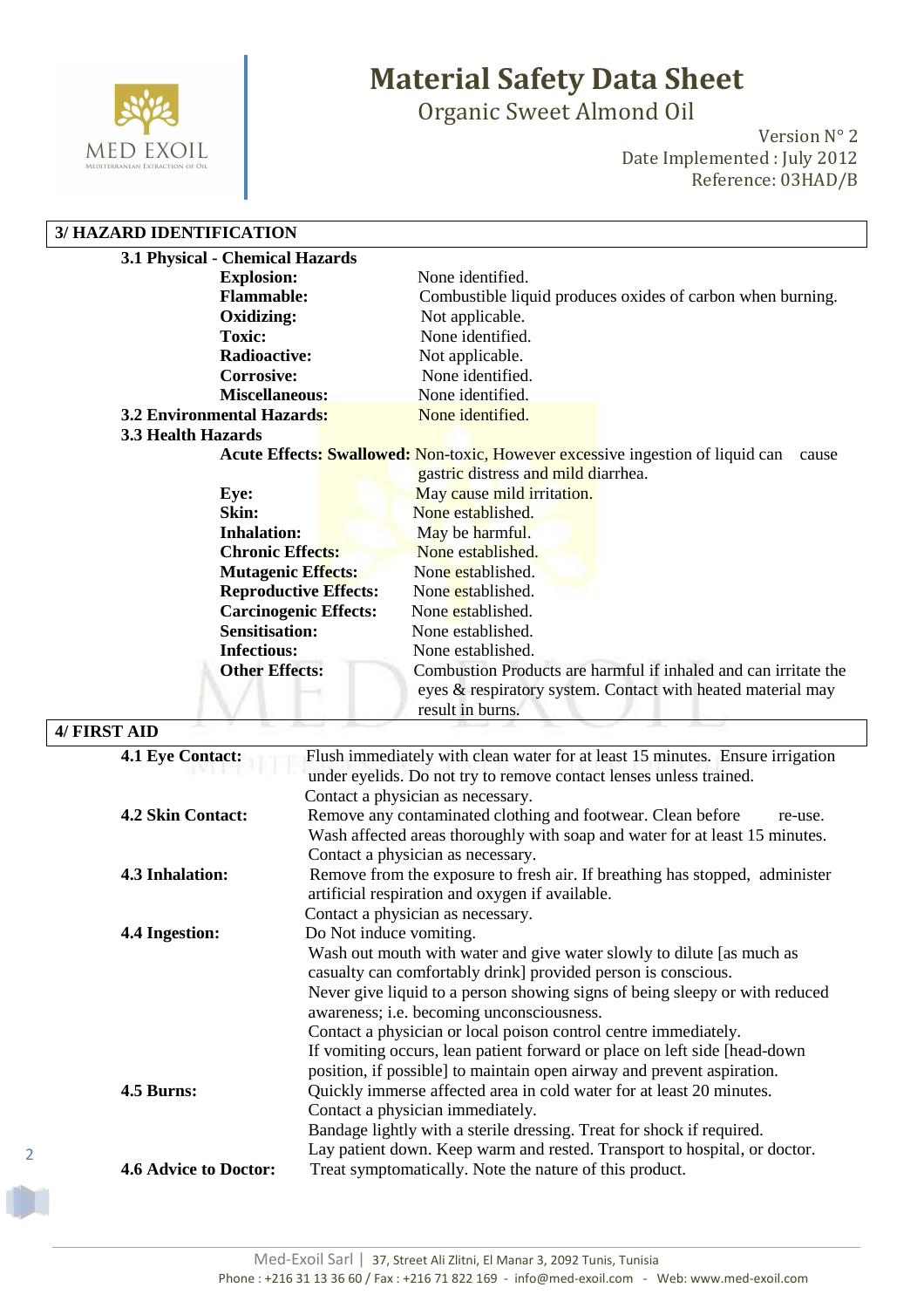

3

# **Material Safety Data Sheet**

Organic Sweet Almond Oil

Version N° 2 Date Implemented : July 2012 Reference: 03HAD/B

| <b>5/ FIRE FIGHTING MEASURES</b>                   |                                                                          |
|----------------------------------------------------|--------------------------------------------------------------------------|
| 5.1 Extinguishing Media:                           | Carbon Dioxide; Dry Chemical; Universal-Type Foam.                       |
|                                                    | 5.2 Unsuitable Extinguishing Media: Water Spray; Others not established. |
| 5.3 Unusual Firefighting Hazards: None identified. |                                                                          |
| <b>5.4 Special Procedures:</b>                     | Determine the need to evacuate or isolate the area according to your     |
|                                                    | local emergency plan.                                                    |
| <b>5.5 Protective Equipment:</b>                   | Self-contained breathing apparatus and protective clothing should be     |
|                                                    | worn when fighting fires involving essential oils or chemicals.          |
| <b>5.6 Combustion Products:</b>                    | Oxides of carbon.                                                        |
| <b>5.7 Contact Point:</b>                          | Dial 198E mergency in case of fire [In Tunisia] or Local Emergency       |
|                                                    | <b>Authority [Out of Tunisia].</b>                                       |

| 6/ ACCIDENTAL RELEASE MEASURES   |                                                                          |  |
|----------------------------------|--------------------------------------------------------------------------|--|
| <b>6.1 Personal Precautions:</b> | Use of self-contained breathing apparatus is recommended for any         |  |
|                                  | $\frac{1}{2}$ maior chemical smill $\frac{1}{2}$ Refer also to section 8 |  |

|                                       | major chemical spill. Refer also to section 8.                           |
|---------------------------------------|--------------------------------------------------------------------------|
| <b>6.2 Safety Precautions:</b>        | Eliminate ALL ignition sources. Ventilate area. Determine the need to    |
|                                       | evacuate or isolate the area according to your local emergency plan;     |
| <b>6.3 Environmental Precautions:</b> | Keep away from drains, surface and ground water.                         |
|                                       | Report spills to appropriate Authorities if required.                    |
| <b>6.4 Methods For Cleaning Up:</b>   | Contain spill and recover free product. Absorb remainder on              |
|                                       | vermiculite or other suitable absorbent material. Wipe small spills with |
|                                       | cloth. Clean with hot water and detergent. Refer also to Section 13. for |
|                                       | disposal procedures.                                                     |
|                                       |                                                                          |
|                                       |                                                                          |

| 7/ SAFE HANDLING AND STORAGE INFORMATION              |                                                                         |  |
|-------------------------------------------------------|-------------------------------------------------------------------------|--|
| 7.1 Handling:                                         | Avoid inhalation and contact with skin and eyes. Good personal          |  |
|                                                       | hygiene practices should be used. Wash after any contact, before breaks |  |
|                                                       | and meals, and at the end of the work period. Contaminated clothing     |  |
|                                                       | and shoes should be cleaned before re-use.                              |  |
| 7.2 Storage:                                          | Not a hazardous material. Not a Scheduled Poison.                       |  |
|                                                       | Containers should be kept closed in order to minimise contamination.    |  |
|                                                       | Store in a cool, dry, well ventilated place protected from light.       |  |
|                                                       | Refrigeration storage recommended.                                      |  |
|                                                       | Keep from extreme heat and away from ALL sources of ignition.           |  |
| 7.3 Unsuitable Packaging Materials: None established. |                                                                         |  |
| <b>7.4 Special Procedures:</b>                        | None established.                                                       |  |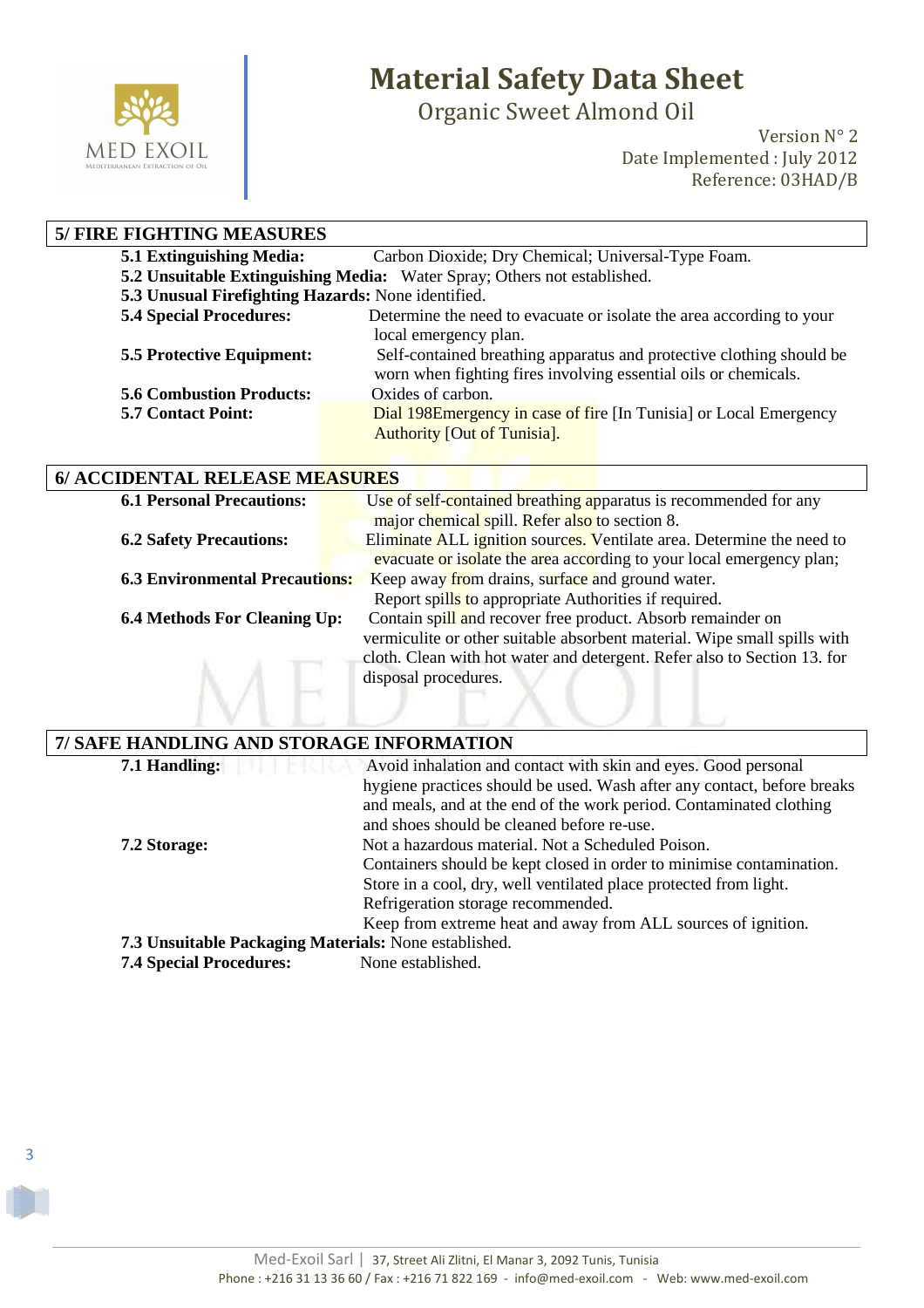

Organic Sweet Almond Oil

Version N° 2 Date Implemented : July 2012 Reference: 03HAD/B

### **8/ EXPOSURE CONTROLS AND PERSONAL PROTECTION**

| <b>8.1 Respiratory Protection:</b>                  | None generally required. Use NIOSH approved respirator in confined    |
|-----------------------------------------------------|-----------------------------------------------------------------------|
|                                                     | areas or if ventilation is inadequate.                                |
| <b>8.2 Ventilation Protection:</b>                  | Ensure adequate ventilation to keep exposure levels to a minimum.     |
|                                                     | General exhaust is recommended.                                       |
| <b>8.3 Eye Protection:</b>                          | Using goggles or face shield is recommended.                          |
| <b>8.4 Protective Gloves:</b>                       | Using chemical resistant gloves is recommended.                       |
| <b>8.5 Protective Clothing:</b>                     | Using chemical resistant clothing is recommended.                     |
| <b>8.6 Protective Equipment:</b>                    | An eyewash fountain and / or safety shower should be available in the |
|                                                     | work area.                                                            |
| 8.7 Special Engineering Controls: None established. |                                                                       |
| <b>8.8 Note:</b>                                    | These precautions are for room temperature handling. Use at elevate   |
|                                                     | temperature or aerosol / spray applications may require additional    |
|                                                     | precautions                                                           |
| <b>BILITY AND REACTIVITY</b>                        |                                                                       |

| 9/ STABILITY AND REACTIVITY                                                                  |                                                          |  |
|----------------------------------------------------------------------------------------------|----------------------------------------------------------|--|
| 9.1 Stability:                                                                               | Chemically stable, non hazardous material.               |  |
|                                                                                              | This material presents no significant reactivity hazard. |  |
| 9.2 Conditions to Avoid:                                                                     | None established.                                        |  |
| 9.3 Materials to Avoid:                                                                      | Strong acids, strong alkalis and oxidizing agents.       |  |
| 9.4 Flammability:                                                                            | Combustible liquid.                                      |  |
| 9.5 Hazardous Polymerization: Will not occur.                                                |                                                          |  |
| 9.6 Hazardous Combustion or Decomposition Products: Carbon monoxide and unidentified organic |                                                          |  |

compounds may be formed during combustion.

#### **10/ TOXICOLOGICAL INFORMATION**

| <b>10.1 Acute Toxicity</b>        |                                             |
|-----------------------------------|---------------------------------------------|
| $LD50$ [Oral]:                    | Not tested on animals $-$ So not available. |
| LD50 [Dermal]:                    | Not tested on animals – So not available.   |
| LC50 [Inhalation]:                | Not tested on animals – So not available.   |
| <b>10.2 Exposure Limits</b>       |                                             |
| <b>OSHA TWA:</b>                  | None established.                           |
| <b>OSHA STEL:</b>                 | None established.                           |
| <b>ACGIH TWA:</b>                 | None established.                           |
| <b>ACGIH STEL:</b>                | None established.                           |
| <b>NOHSC TWA:</b>                 | None established                            |
| <b>NOHSC STEL:</b>                | None established.                           |
| <b>10.3 Short Term Toxicity:</b>  | None established.                           |
| <b>10.4 Long Term Toxicity:</b>   | None established.                           |
| <b>10.5 Human Exposure Tests:</b> | None established.                           |

#### **11/ ECOLOGICAL INFORMATION**

4

| 11.1 Eco-toxicity:                                | None established. Avoid pollution to soil, rivers and the ocean.                              |
|---------------------------------------------------|-----------------------------------------------------------------------------------------------|
| 11.2 Mobility:                                    | Low mobility in the soil.                                                                     |
|                                                   | <b>11.3 Persistence &amp; Degradability:</b> Low persistence level and readily biodegradable. |
| 11.4 Bio-accumlative Potential: None established. |                                                                                               |
| 11.5 Other Adverse Effects:                       | None established.                                                                             |
|                                                   |                                                                                               |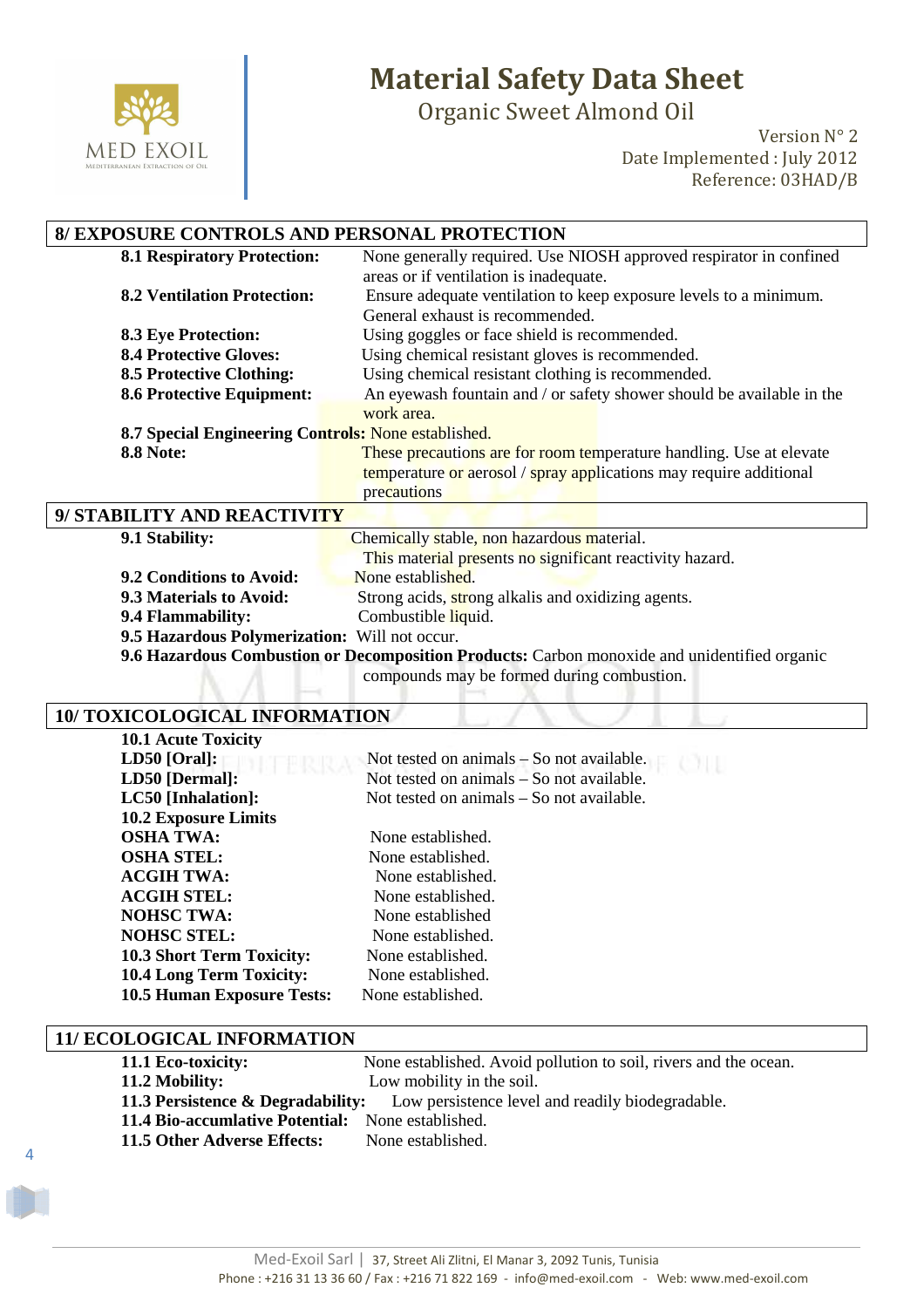

Organic Sweet Almond Oil

Version N° 2 Date Implemented : July 2012 Reference: 03HAD/B

| <b>12/ DISPOSAL CONSIDERATION</b>   |                                                                            |
|-------------------------------------|----------------------------------------------------------------------------|
| 12.1 Waste Material:                | Place material and / or absorbent into sealed containers and dispose of    |
|                                     | in accordance with current applicable laws and regulations.                |
|                                     | Refer to local Authority advice.                                           |
| <b>12.2 Contaminated Packaging:</b> | Dispose of in accordance with current applicable laws and regulations.     |
|                                     | Refer to local Authority advice.                                           |
| 12.3 Note:                          | Empty containers can have residues, gases and mists.                       |
|                                     | Use the proper Waste Disposal Methods & Procedures for Empties as<br>well. |
|                                     |                                                                            |
|                                     |                                                                            |
| <b>13/ TRANSPORT INFORMATION</b>    |                                                                            |
| 13.1 Transportation:                | Not Dangerous Goods according to criteria of the Dangerous Goods           |
|                                     | Code for Transport by Road and Rail. No special transport required.        |
|                                     | Not to be transported with Classes 1 [Explosives], 2.1 [Flammable          |
|                                     | Gases] [nb this applies only when in bulk], 2.3 [Poisonous Gases], 4.2     |
|                                     | [Spontaneously Combustible Substances], 5.1 [Oxidising Agents], 5.2        |
|                                     | [Organic Peroxides], 7 [Radioactive Substances].                           |
| <b>13.2 Proper Shipping Name:</b>   | Not Regulated.                                                             |
| 13.3 UN Number:                     | Not allocated.                                                             |
| <b>13.4 Packaging Group:</b>        | Not allocated.                                                             |
| 13.5 DG Class:                      | Not allocated.                                                             |
| <b>13.6 Poison Schedule:</b>        | Not Scheduled.                                                             |
| 13.7 Hazchem Code:                  | Not allocated                                                              |
| <b>14/ REGULATORY INFORMATION</b>   |                                                                            |
| 14.1 Risk Symbols:                  | Not allocated.                                                             |
| 14.2 Risk Phrases:                  | Not allocated.                                                             |
| 14.3 Safety Phrases:                | Not allocated.                                                             |
| <b>14.4 Warning Statements:</b>     | Not allocated.                                                             |

#### **15/ ADDITIONAL INFORMATION**

#### **15.1 ORGANIC / GMO DECLARATION**

**14.5 Safety Directions:** Not allocated. **14.6 Standard Statements:** Not allocated

The Sweet Almond Certified Organic Vegetable Oil is obtained from the nut kernels of the Almond tree variety *Prunus Amygdalus Dulcis*, by the process of cold pressing.

It is exclusively gained from non-GMO organically grown apricot trees and is free of any GMO-Fragments.

It is grown, harvested and processed within the strict principles of creating animal free products.

It is grown, harvest and processed within the strict principles of creating organic materials.

It conforms to the specifications of GMO Free, Certified Organic Sweet Almond Vegetable Oil.

#### It contains No Animal Products. **15.2 QUALITY DECLARATION**

5

At Med-Exoil we firmly believe that Quality Control is of the utmost importance and it is imperative that the most meticulous tests are carried out for every product in our range.

Uncompromising quality is a responsibility, which we take seriously.

The most rigorous processes are implemented to determine the purity and potency of sourced oils & raw materials.

By maintaining this intense level of Quality Control and Developing New Methods & Techniques, Med-Exoil can ensure Superior Quality Products.